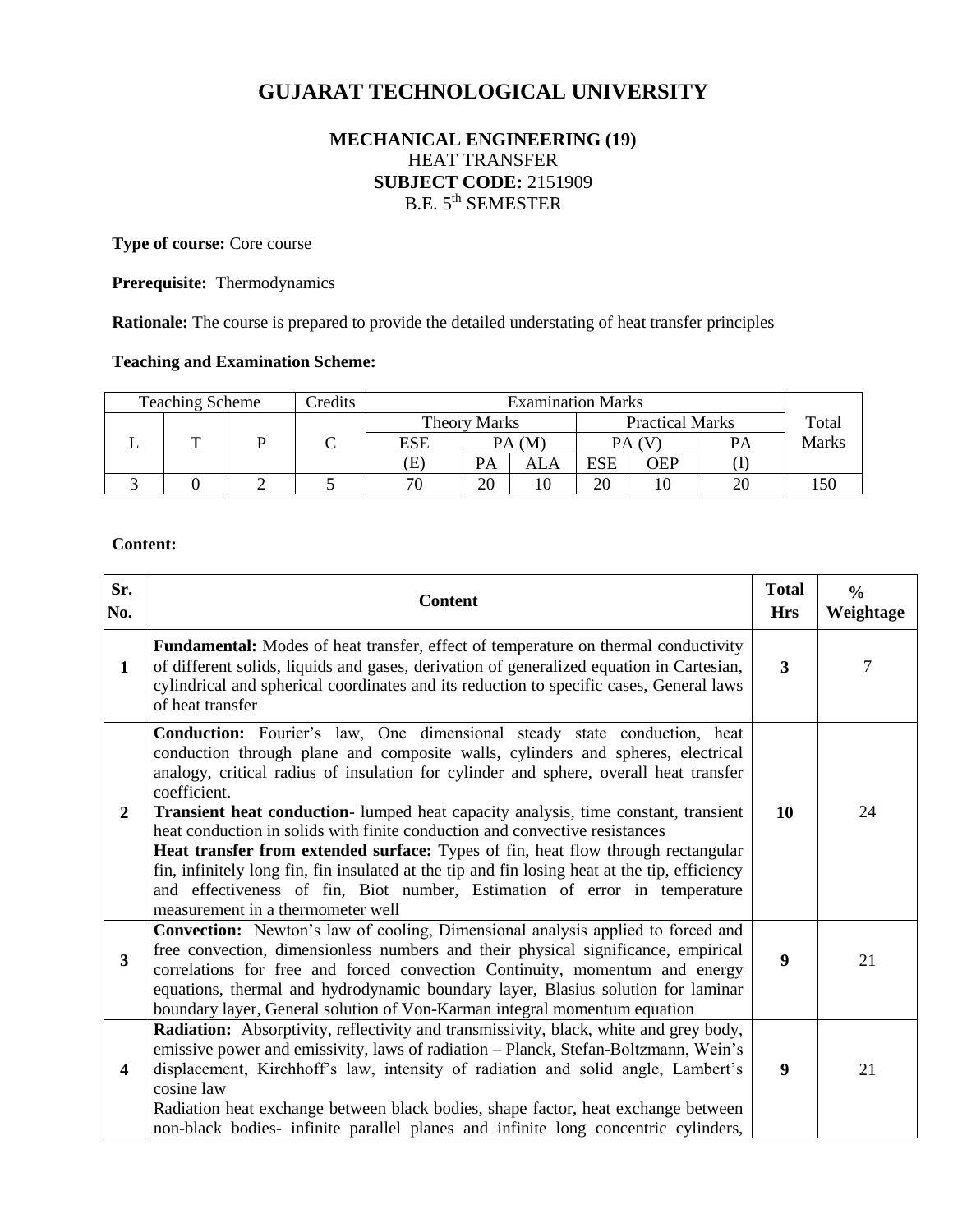| radiation shield, heat exchange between two grey surfaces, electrical analogy                                                                                                                                                                                                                                                                                                               |    |
|---------------------------------------------------------------------------------------------------------------------------------------------------------------------------------------------------------------------------------------------------------------------------------------------------------------------------------------------------------------------------------------------|----|
| Heat exchanger: Classification, heat exchanger analysis, LMTD for parallel and<br>counter flow exchanger, condenser and evaporator, overall heat transfer coefficient,<br>fouling factor, correction factors for multi pass arrangement, effectiveness and<br>number of transfer unit for parallel and counter flow heat exchanger, introduction of<br>heat pipe and compact heat exchanger |    |
| <b>Two-phase heat transfer:</b> Boiling of liquids, Pool boiling curve, different types of                                                                                                                                                                                                                                                                                                  | 10 |
| pool boiling, condensation of vapor. Film wise & drop wise condensation.                                                                                                                                                                                                                                                                                                                    |    |

### **Suggested Specification table with Marks (Theory):**

| R Level | Level    | A Level | N Level | E Level | $\Gamma$ Level |
|---------|----------|---------|---------|---------|----------------|
| ⊥ພ      | ኅድ<br>້⊿ | 20      | ∸       | 13      | 10             |

#### **Legends: R: Remembrance; U: Understanding; A: Application, N: Analyze and E: Evaluate C: Create and above Levels (Revised Bloom's Taxonomy)**

Note: This specification table shall be treated as a general guideline for students and teachers. The actual distribution of marks in the question paper may vary slightly from above table

#### **Reference Books:**

- 1. Heat & Mass Transfer by P.K. Nag, McGraw Hill
- 2. Heat and Mass Transfer: Fundamentals and Application by Yunus Cengel, McGraw Hill
- 3. Fundamental of Heat and Mass Transfer by Incropera and Dewitt, Wiley Publication
- 4. Heat Transfer by Mills and Ganesan, Pearson Education
- 5. Heat Transfer by J P Holman , McGraw Hill
- 6. Heat and Mass Transfer by R K Rajput, S.Chand Publication
- 7. Heat Transfer: Principles and Applications by Dutta, Binay K, PHI Publication

#### **Course outcome:**

After learning the course the students should be able to:

- Understand basic concept of heat transfer
- Able to do basic calculations involving heat transfer as is typical for a mechanical engineer. This includes conduction, convection and radiation heat transfer as well as heat exchanger design.
- Apply scientific and engineering principles to analyze and design aspects of engineering systems that relate to conduction, convection and radiation heat transfer.

#### **List of laboratory experiments: (Any 10 of the following experiments)**

- 1. To determine the thermal conductivity of given metal rod
- 2. To determine the thermal conductivity of the given composite walls.
- 3. To determine Stephan Boltzmann constant experimentally.
- 4. To determine heat transfer co-efficient by forced convection.
- 5. To determine heat transfer co-efficient by natural convection.
- 6. To determine the overall heat transfer co-efficient of shell and tube type heat exchangers.
- 7. To determine the emissivity of gray body.
- 8. To study drop  $&$  film wise condensation  $&$  determine the film co-efficient
- 9. To measure convective heat transfer co-efficient and effectiveness of the fin under forced convection.
- 10. To measure convective heat transfer co-efficient and effectiveness of the fin under natural convection.
- 11. To determine heat transfer co-efficient for tube and tube heat exchanger.
- 12. To determine heat transfer co-efficient for transient heat transfer apparatus.
- 13. To determine critical radius of insulation for critical radius apparatus.